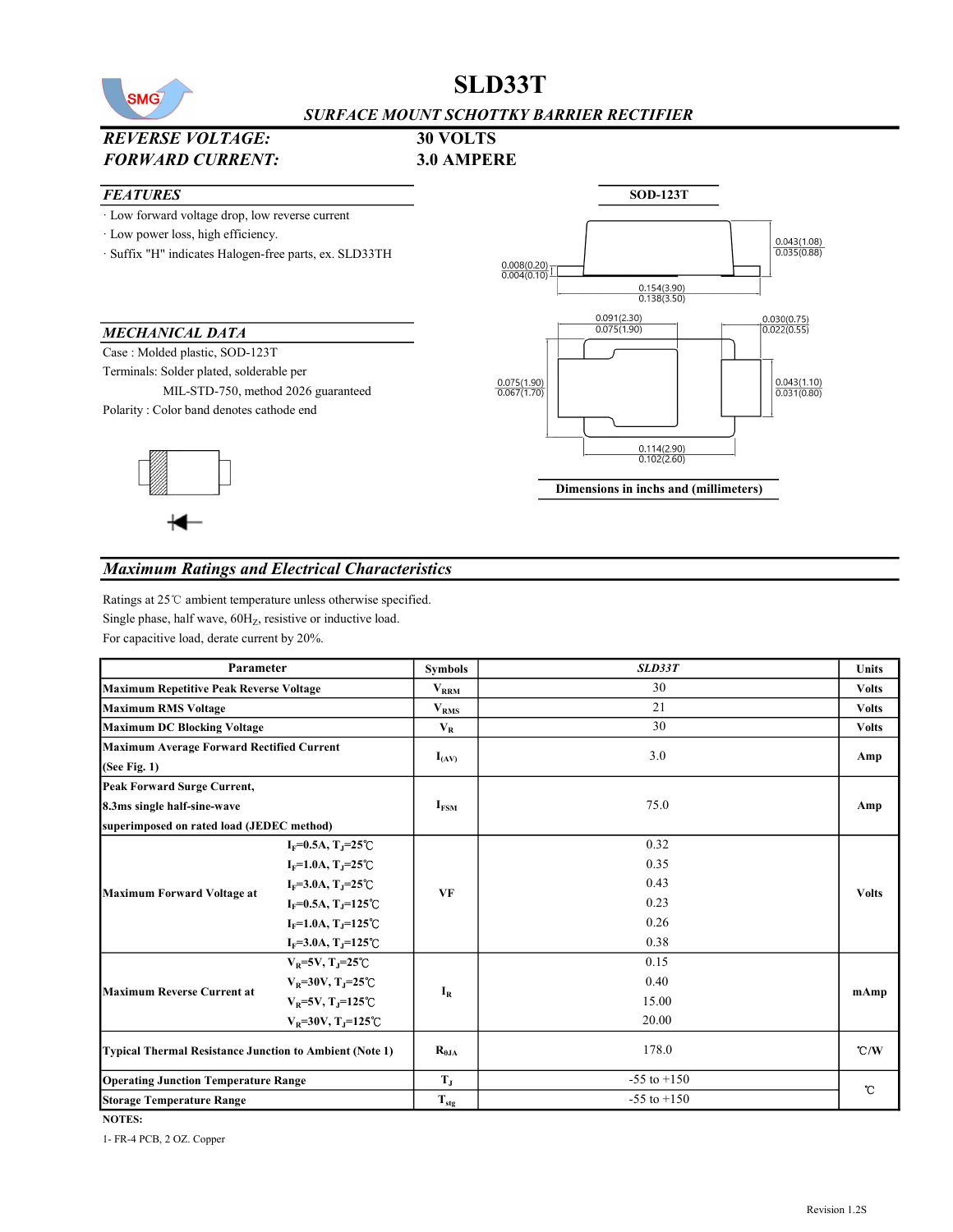

SLD33T SURFACE MOUNT SCHOTTKY BARRIER RECTIFIER

## RATINGS AND CHARACTERISTIC CURVES







 $T_J=125$ °C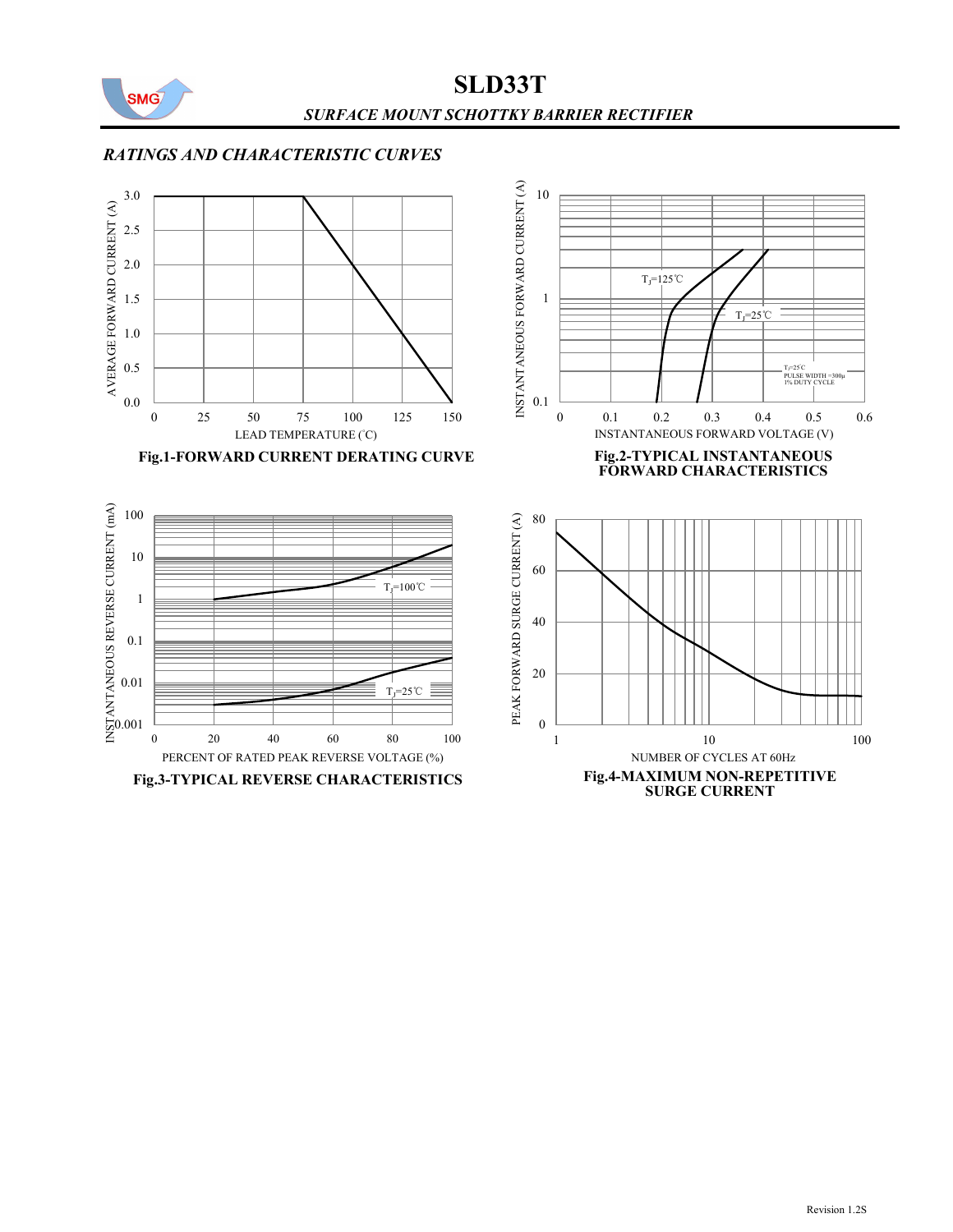

## TAPE & REEL SPECIFICATION



| Item                   | <b>Symbol</b>  | <b>SOD-123T</b>   |
|------------------------|----------------|-------------------|
| Carrier width          | $A_0$          | $2.45 \pm 0.15$   |
| Carrier length         | $\mathbf{B}_0$ | $4.45 \pm 0.15$   |
| Carrier depth          | K              | $2.40 \pm 0.10$   |
| Sprocket hole          | d              | $1.50 \pm 0.10$   |
| Reel outside diameter  | D              | $178.00 \pm 2.00$ |
| Feed hole width        | $D_0$          | $13.00 \pm 0.50$  |
| Reel inner diameter    | $D_1$          | MIN. 50.00        |
| Sprocke hole position  | E              | $1.75 \pm 0.10$   |
| Punch hole position    | F              | $3.50 \pm 0.10$   |
| Sprocke hole pitch     | $P_0$          | $4.00 \pm 0.10$   |
| Punch hole pitch       | $P_1$          | $4.00 \pm 0.10$   |
| Embossment center      | P <sub>2</sub> | $2.00 \pm 0.10$   |
| Overall tape thickness | T              | <b>MAX.</b> 0.60  |
| Tape width             | W<br>MAX. 8.30 |                   |
| Reel width             | W1             | MAX. 14.90        |

#### ORDER INFORMATION

| Package | Reel Size |  |
|---------|-----------|--|
| $SOD-$  | 711       |  |

#### MARKING CODE

| Part Number | Marking Code |  |
|-------------|--------------|--|
| SI D33T     |              |  |